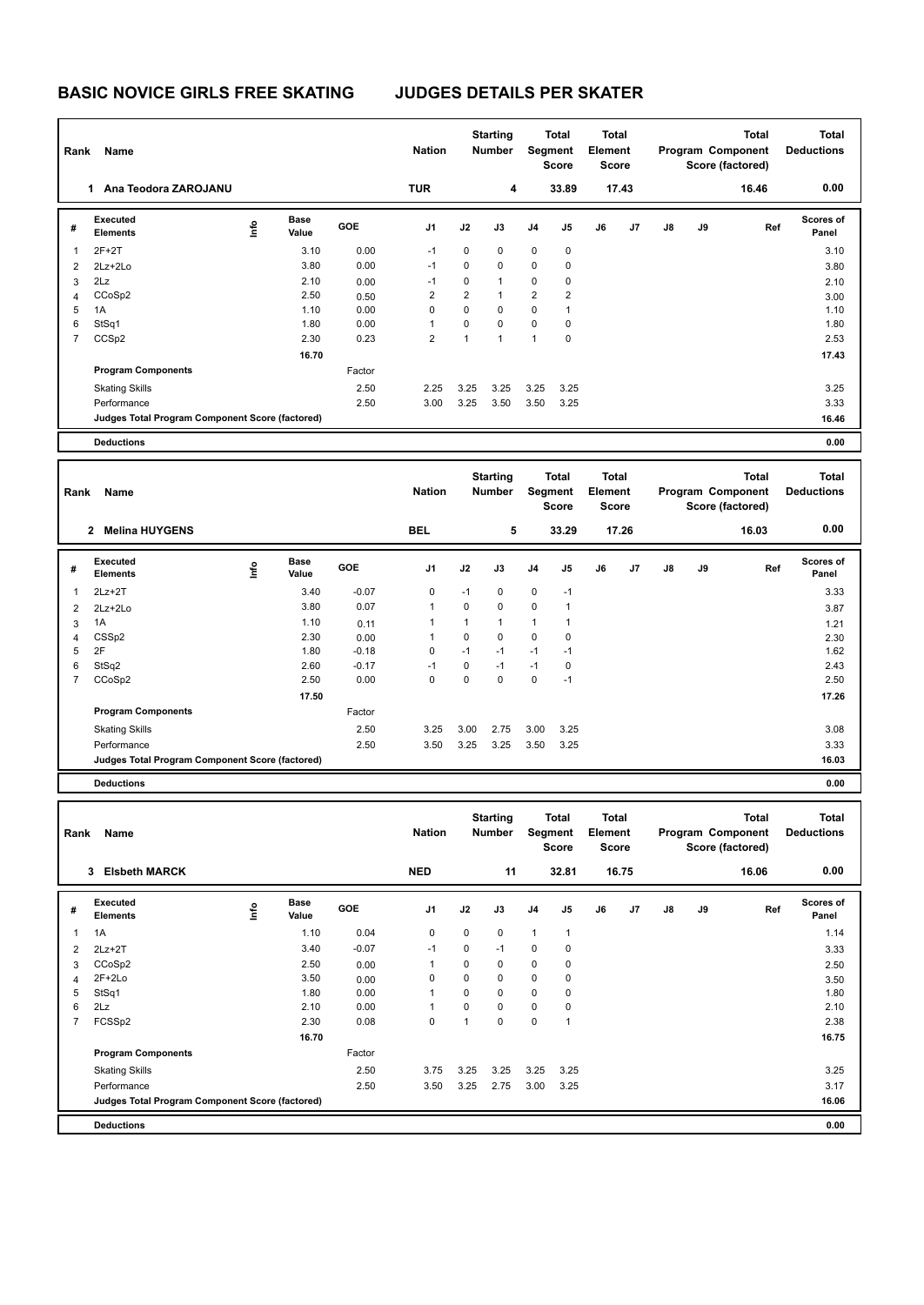| Rank                | Name                                            |                                                             |                      |              | <b>Nation</b>  |                   | <b>Starting</b><br><b>Number</b> |                | <b>Total</b><br><b>Segment</b><br><b>Score</b> | Total<br>Element<br><b>Score</b> |       |    |    | <b>Total</b><br>Program Component<br>Score (factored) | <b>Total</b><br><b>Deductions</b> |
|---------------------|-------------------------------------------------|-------------------------------------------------------------|----------------------|--------------|----------------|-------------------|----------------------------------|----------------|------------------------------------------------|----------------------------------|-------|----|----|-------------------------------------------------------|-----------------------------------|
|                     | 4 Anna DE GROOT                                 |                                                             |                      |              | <b>NED</b>     |                   | 9                                |                | 30.94                                          |                                  | 15.11 |    |    | 15.83                                                 | 0.00                              |
| #                   | <b>Executed</b><br><b>Elements</b>              | $\mathop{\mathsf{Irr}}\nolimits$                            | <b>Base</b><br>Value | GOE          | J1             | J2                | J3                               | J4             | J5                                             | J6                               | J7    | J8 | J9 | Ref                                                   | <b>Scores of</b><br>Panel         |
| 1                   | 2Lo+2Lo                                         |                                                             | 3.40                 | $-0.34$      | $-2$           | $-3$              | $-2$                             | $-2$           | $-2$                                           |                                  |       |    |    |                                                       | 3.06                              |
| 2                   | $2F+2T$                                         |                                                             | 3.10                 | 0.06         | 0              | $\mathbf{1}$      | $\mathbf 0$                      | $\mathbf{1}$   | $\mathbf 0$                                    |                                  |       |    |    |                                                       | 3.16                              |
| 3                   | 2Lz                                             |                                                             | 2.10                 | 0.07         | $-1$           | 0                 | 0                                | $\mathbf{1}$   | 1                                              |                                  |       |    |    |                                                       | 2.17                              |
| 4                   | CCoSp2V                                         |                                                             | 1.88                 | 0.00         | 0              | 0                 | $\mathbf 0$                      | 0              | 0                                              |                                  |       |    |    |                                                       | 1.88                              |
| 5                   | StSq1                                           |                                                             | 1.80                 | 0.00         | 1              | 0                 | $\mathbf 0$                      | $\mathbf 0$    | $-1$                                           |                                  |       |    |    |                                                       | 1.80                              |
| 6<br>$\overline{7}$ | 1A<br>CSSp1                                     |                                                             | 1.10<br>1.90         | 0.04<br>0.00 | 0<br>0         | $\mathbf{1}$<br>0 | $\mathbf{1}$<br>$\mathbf 0$      | 0<br>$\pmb{0}$ | 0<br>$\mathbf 0$                               |                                  |       |    |    |                                                       | 1.14<br>1.90                      |
|                     |                                                 |                                                             |                      |              |                |                   |                                  |                |                                                |                                  |       |    |    |                                                       |                                   |
|                     | <b>Program Components</b>                       |                                                             | 15.28                | Factor       |                |                   |                                  |                |                                                |                                  |       |    |    |                                                       | 15.11                             |
|                     |                                                 |                                                             |                      |              |                |                   |                                  |                |                                                |                                  |       |    |    |                                                       |                                   |
|                     | <b>Skating Skills</b>                           |                                                             |                      | 2.50         | 4.00           | 3.25              | 3.00                             | 3.25           | 3.50                                           |                                  |       |    |    |                                                       | 3.33                              |
|                     | Performance                                     |                                                             |                      | 2.50         | 3.00           | 2.75              | 3.00                             | 3.50           | 3.00                                           |                                  |       |    |    |                                                       | 3.00                              |
|                     | Judges Total Program Component Score (factored) |                                                             |                      |              |                |                   |                                  |                |                                                |                                  |       |    |    |                                                       | 15.83                             |
|                     | <b>Deductions</b>                               |                                                             |                      |              |                |                   |                                  |                |                                                |                                  |       |    |    |                                                       | 0.00                              |
|                     |                                                 |                                                             |                      |              |                |                   | <b>Starting</b>                  |                | Total                                          | Total                            |       |    |    | <b>Total</b>                                          | <b>Total</b>                      |
| Rank                | Name                                            |                                                             |                      |              | <b>Nation</b>  |                   | <b>Number</b>                    |                | Segment                                        | Element                          |       |    |    | Program Component                                     | <b>Deductions</b>                 |
|                     |                                                 |                                                             |                      |              |                |                   |                                  |                | <b>Score</b>                                   | <b>Score</b>                     |       |    |    | Score (factored)                                      |                                   |
|                     |                                                 |                                                             |                      |              |                |                   |                                  |                |                                                |                                  |       |    |    |                                                       |                                   |
|                     | 5 Isla SHENTON                                  |                                                             |                      |              | <b>GBR</b>     |                   | 1                                |                | 30.44                                          |                                  | 14.81 |    |    | 15.63                                                 | 0.00                              |
| #                   | <b>Executed</b><br><b>Elements</b>              | $\mathop{\mathsf{Int}}\nolimits$                            | Base<br>Value        | GOE          | J1             | J2                | J3                               | J4             | J5                                             | J6                               | J7    | J8 | J9 | Ref                                                   | Scores of<br>Panel                |
| 1                   | $1A+2T$                                         |                                                             | 2.40                 | 0.13         | 0              | 1                 | 1                                | $\mathbf{1}$   |                                                |                                  |       |    |    |                                                       | 2.53                              |
|                     |                                                 |                                                             | 1.80                 | 0.00         | 0              | 0                 | $\mathbf 0$                      | 0              | 1<br>0                                         |                                  |       |    |    |                                                       |                                   |
| 2                   | 2F<br>CSS <sub>p2</sub>                         |                                                             | 2.30                 |              | 1              | $\mathbf{1}$      | $\mathbf{1}$                     | 1              | $\overline{c}$                                 |                                  |       |    |    |                                                       | 1.80                              |
| 3<br>$\overline{4}$ | 2S                                              |                                                             | 1.30                 | 0.23<br>0.00 | 0              | 0                 | $\mathbf 0$                      | 0              | 0                                              |                                  |       |    |    |                                                       | 2.53<br>1.30                      |
| 5                   | $1A+2T$                                         |                                                             | 2.40                 | $-0.30$      | $-2$           | $-2$              | $-2$                             | $-3$           | -3                                             |                                  |       |    |    |                                                       | 2.10                              |
| 6                   | CCoSp2                                          |                                                             | 2.50                 | 0.50         | $\overline{2}$ | $\mathbf{1}$      | $\overline{2}$                   | $\overline{2}$ | $\overline{2}$                                 |                                  |       |    |    |                                                       | 3.00                              |
| $\overline{7}$      | StSqB                                           |                                                             | 1.50                 | 0.05         | $-1$           | 0                 | $\mathbf 0$                      | $\mathbf{1}$   | 1                                              |                                  |       |    |    |                                                       | 1.55                              |
|                     |                                                 |                                                             | 14.20                |              |                |                   |                                  |                |                                                |                                  |       |    |    |                                                       | 14.81                             |
|                     | <b>Program Components</b>                       |                                                             |                      | Factor       |                |                   |                                  |                |                                                |                                  |       |    |    |                                                       |                                   |
|                     | <b>Skating Skills</b>                           |                                                             |                      | 2.50         | 2.50           | 2.75              | 3.00                             | 3.00           | 3.25                                           |                                  |       |    |    |                                                       | 2.92                              |
|                     | Performance                                     |                                                             |                      | 2.50         | 3.00           | 3.00              | 3.50                             | 3.50           | 3.50                                           |                                  |       |    |    |                                                       | 3.33                              |
|                     | Judges Total Program Component Score (factored) |                                                             |                      |              |                |                   |                                  |                |                                                |                                  |       |    |    |                                                       | 15.63                             |
|                     | <b>Deductions</b>                               |                                                             |                      |              |                |                   |                                  |                |                                                |                                  |       |    |    |                                                       | 0.00                              |
|                     |                                                 |                                                             |                      |              |                |                   |                                  |                |                                                |                                  |       |    |    |                                                       |                                   |
|                     |                                                 |                                                             |                      |              |                |                   | Starting                         |                | Total                                          | Total                            |       |    |    | Total                                                 | Total                             |
|                     | Rank Name                                       |                                                             |                      |              | <b>Nation</b>  |                   | <b>Number</b>                    |                | Segment                                        | Element                          |       |    |    | Program Component                                     | <b>Deductions</b>                 |
|                     |                                                 |                                                             |                      |              |                |                   |                                  |                | <b>Score</b>                                   | Score                            |       |    |    | Score (factored)                                      |                                   |
|                     | 6 Jasmine VERBEEK                               |                                                             |                      |              | <b>BEL</b>     |                   | $\mathbf{3}$                     |                | 30.13                                          |                                  | 14.93 |    |    | 15.20                                                 | 0.00                              |
|                     |                                                 |                                                             |                      |              |                |                   |                                  |                |                                                |                                  |       |    |    |                                                       |                                   |
| #                   | <b>Executed</b><br><b>Elements</b>              | $\begin{array}{c} \hline \text{lnfo} \\ \hline \end{array}$ | Base<br>Value        | GOE          | J1             | J2                | J3                               | J4             | J5                                             | J6                               | J7    | J8 | J9 | Ref                                                   | Scores of<br>Panel                |
| 1                   | $2F+2Lo$                                        |                                                             | 3.50                 | 0.00         | 0              | $\mathbf{1}$      | 0                                | 0              | $\pmb{0}$                                      |                                  |       |    |    |                                                       | 3.50                              |
| $\overline{2}$      | CSS <sub>p2</sub>                               |                                                             | 2.30                 | $-0.23$      | $-2$           | 0                 | $-1$                             | $-1$           | $-1$                                           |                                  |       |    |    |                                                       | 2.07                              |
| 3                   | 1A                                              |                                                             | 1.10                 | 0.00         | 0              | $\mathbf{1}$      | $\mathbf 0$                      | 0              | 0                                              |                                  |       |    |    |                                                       | 1.10                              |
| 4                   | $2F+2T$                                         |                                                             | 3.10                 | 0.00         | 0              | 0                 | 0                                | $\mathbf 0$    | 0                                              |                                  |       |    |    |                                                       | 3.10                              |
| 5                   | 2Lze                                            | e                                                           | 1.68                 | $-0.39$      | $-3$           | $-3$              | -2                               | $-2$           | $-2$                                           |                                  |       |    |    |                                                       | 1.29                              |
| 6                   | StSq1                                           |                                                             | 1.80                 | 0.00         | 0              | 0                 | $\mathbf{1}$                     | 0              | 0                                              |                                  |       |    |    |                                                       | 1.80                              |
| $\overline{7}$      | CCoSp1                                          |                                                             | 2.00                 | 0.07         | 0              | $\mathbf{1}$      | $\pmb{0}$                        | 0              | $\mathbf{1}$                                   |                                  |       |    |    |                                                       | 2.07                              |
|                     |                                                 |                                                             | 15.48                |              |                |                   |                                  |                |                                                |                                  |       |    |    |                                                       | 14.93                             |
|                     | <b>Program Components</b>                       |                                                             |                      | Factor       |                |                   |                                  |                |                                                |                                  |       |    |    |                                                       |                                   |

Skating Skills 3.25 3.00 2.75 3.00 3.00 2.50 3.00

Performance 2.50 2.75 3.00 3.25 3.00 3.25 3.08

**Judges Total Program Component Score (factored) 15.20**

**Deductions 0.00**

e Wrong edge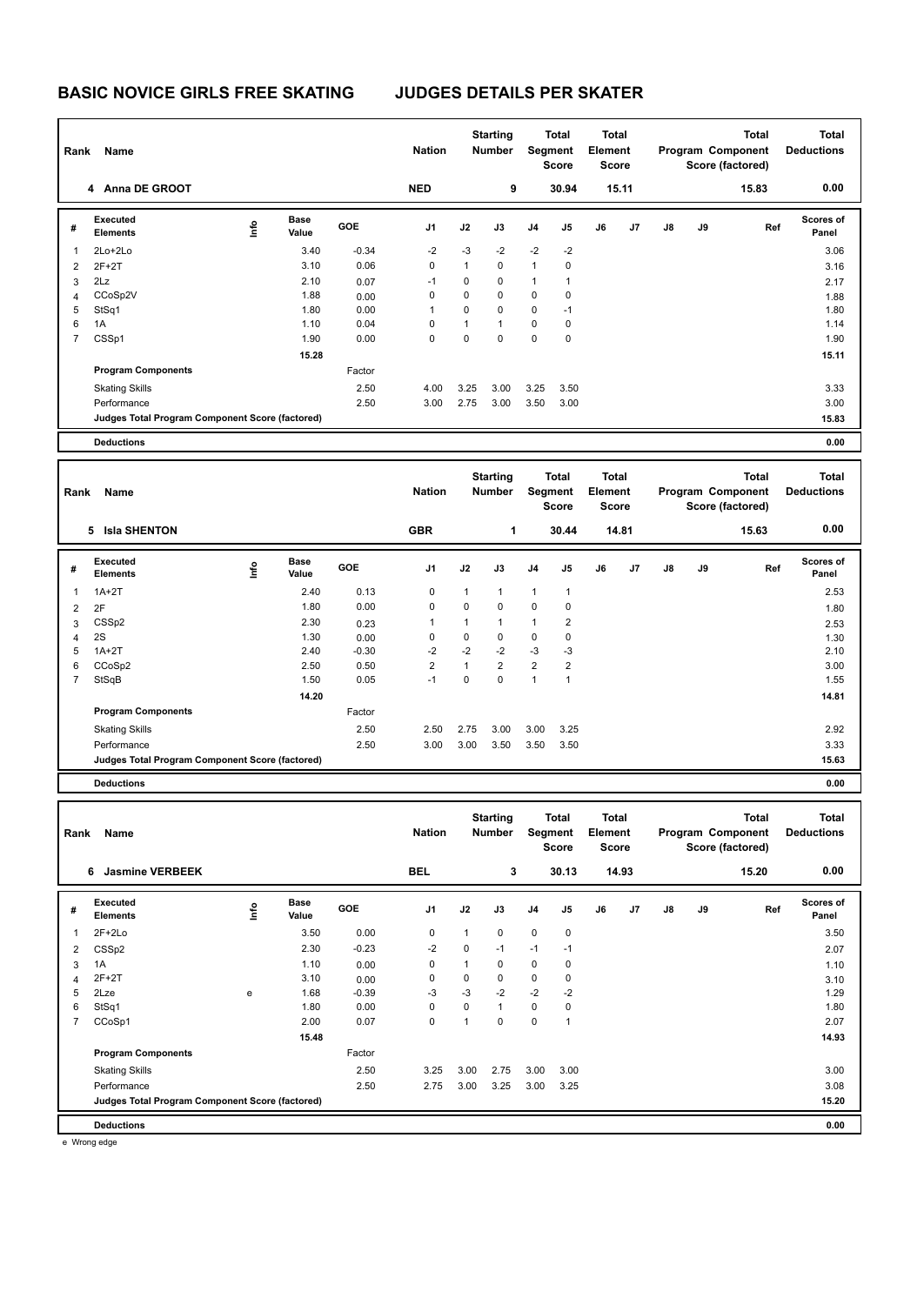| Rank           | Name                                            |      |                      |            | <b>Nation</b>  |      | <b>Starting</b><br><b>Number</b> | Segment        | <b>Total</b><br>Score | Total<br>Element<br><b>Score</b> |       | <b>Total</b><br>Program Component<br>Score (factored) |    | <b>Total</b><br><b>Deductions</b> |                    |
|----------------|-------------------------------------------------|------|----------------------|------------|----------------|------|----------------------------------|----------------|-----------------------|----------------------------------|-------|-------------------------------------------------------|----|-----------------------------------|--------------------|
|                | 7 Lucca DIJKHUIZEN                              |      |                      |            | <b>NED</b>     |      | 13                               |                | 29.94                 |                                  | 13.06 |                                                       |    | 16.88                             | 0.00               |
| #              | Executed<br><b>Elements</b>                     | ١mfo | <b>Base</b><br>Value | <b>GOE</b> | J <sub>1</sub> | J2   | J3                               | J <sub>4</sub> | J <sub>5</sub>        | J6                               | J7    | $\mathsf{J}8$                                         | J9 | Ref                               | Scores of<br>Panel |
|                | 2Lz!                                            |      | 2.10                 | 0.00       | $-1$           | 0    | $\mathbf{1}$                     | $\mathbf 0$    | $\mathbf 0$           |                                  |       |                                                       |    |                                   | 2.10               |
| $\overline{2}$ | 1A                                              |      | 1.10                 | 0.07       | 0              | 0    | $\mathbf{1}$                     | 1              | 1                     |                                  |       |                                                       |    |                                   | 1.17               |
| 3              | CCoSp1                                          |      | 2.00                 | 0.00       | 1              | 0    | 0                                | 0              | 0                     |                                  |       |                                                       |    |                                   | 2.00               |
| $\overline{4}$ | StSq1                                           |      | 1.80                 | 0.06       | 0              | 1    | $\mathbf{1}$                     | $\mathbf 0$    | 0                     |                                  |       |                                                       |    |                                   | 1.86               |
| 5              | $1Lz!+2T$                                       |      | 1.90                 | $-0.26$    | $-2$           | $-2$ | $-2$                             | $-2$           | $-2$                  |                                  |       |                                                       |    |                                   | 1.64               |
| 6              | 2F+2Lo<<                                        | <<   | 2.30                 | $-0.54$    | $-3$           | $-3$ | $-3$                             | $-3$           | $-3$                  |                                  |       |                                                       |    |                                   | 1.76               |
| $\overline{7}$ | CSS <sub>p2</sub>                               |      | 2.30                 | 0.23       | 1              | 0    | $\overline{1}$                   | $\overline{1}$ | 1                     |                                  |       |                                                       |    |                                   | 2.53               |
|                |                                                 |      | 13.50                |            |                |      |                                  |                |                       |                                  |       |                                                       |    |                                   | 13.06              |
|                | <b>Program Components</b>                       |      |                      | Factor     |                |      |                                  |                |                       |                                  |       |                                                       |    |                                   |                    |
|                | <b>Skating Skills</b>                           |      |                      | 2.50       | 2.75           | 2.75 | 3.75                             | 3.75           | 3.50                  |                                  |       |                                                       |    |                                   | 3.33               |
|                | Performance                                     |      |                      | 2.50       | 2.75           | 3.50 | 3.50                             | 3.50           | 3.25                  |                                  |       |                                                       |    |                                   | 3.42               |
|                | Judges Total Program Component Score (factored) |      |                      |            |                |      |                                  |                |                       |                                  |       |                                                       |    |                                   | 16.88              |
|                | <b>Deductions</b>                               |      |                      |            |                |      |                                  |                |                       |                                  |       |                                                       |    |                                   | 0.00               |

<< Downgraded jump ! Not clear edge

| Rank           | Name                                            |         |                      |            | <b>Nation</b>  |              | <b>Starting</b><br><b>Number</b> | Segment        | <b>Total</b><br>Score | <b>Total</b><br>Element<br><b>Score</b> |       |    |    | <b>Total</b><br>Program Component<br>Score (factored) | <b>Total</b><br><b>Deductions</b> |
|----------------|-------------------------------------------------|---------|----------------------|------------|----------------|--------------|----------------------------------|----------------|-----------------------|-----------------------------------------|-------|----|----|-------------------------------------------------------|-----------------------------------|
|                | <b>Mandy VAN DEN DRIES</b><br>8                 |         |                      |            | <b>NED</b>     |              | 8                                |                | 29.85                 |                                         | 14.65 |    |    | 15.20                                                 | 0.00                              |
| #              | Executed<br><b>Elements</b>                     | lnfo    | <b>Base</b><br>Value | <b>GOE</b> | J <sub>1</sub> | J2           | J3                               | J <sub>4</sub> | J <sub>5</sub>        | J6                                      | J7    | J8 | J9 | Ref                                                   | <b>Scores of</b><br>Panel         |
| 1              | 2Lz!q                                           |         | 2.10                 | $-0.56$    | $-3$           | -4           | $-2$                             | $-2$           | $-3$                  |                                         |       |    |    |                                                       | 1.54                              |
| 2              | $2F+2Lo<$                                       | $\prec$ | 3.16                 | $-0.48$    | $-1$           | $-3$         | $-3$                             | $-2$           | $-3$                  |                                         |       |    |    |                                                       | 2.68                              |
| 3              | CSS <sub>p2</sub>                               |         | 2.30                 | 0.00       | $\overline{1}$ | 0            | $\mathbf 0$                      | $\mathbf 0$    | 0                     |                                         |       |    |    |                                                       | 2.30                              |
| 4              | 2Lze+2T                                         | e       | 2.98                 | $-0.50$    | $-3$           | $-3$         | $-3$                             | $-2$           | $-3$                  |                                         |       |    |    |                                                       | 2.48                              |
| 5              | CCoSp2                                          |         | 2.50                 | 0.25       | $\mathbf 0$    | $\mathbf{1}$ | $\mathbf{1}$                     | 1              | 1                     |                                         |       |    |    |                                                       | 2.75                              |
| 6              | StSq1                                           |         | 1.80                 | 0.00       | $\mathbf 0$    | $-1$         | $\Omega$                         | 0              | 1                     |                                         |       |    |    |                                                       | 1.80                              |
| $\overline{7}$ | 1A                                              |         | 1.10                 | 0.00       | $\mathbf 0$    |              | $\mathbf 0$                      | $\mathbf 0$    | 0                     |                                         |       |    |    |                                                       | 1.10                              |
|                |                                                 |         | 15.94                |            |                |              |                                  |                |                       |                                         |       |    |    |                                                       | 14.65                             |
|                | <b>Program Components</b>                       |         |                      | Factor     |                |              |                                  |                |                       |                                         |       |    |    |                                                       |                                   |
|                | <b>Skating Skills</b>                           |         |                      | 2.50       | 3.75           | 3.00         | 2.75                             | 3.00           | 3.00                  |                                         |       |    |    |                                                       | 3.00                              |
|                | Performance                                     |         |                      | 2.50       | 3.00           | 2.50         | 3.00                             | 3.25           | 3.50                  |                                         |       |    |    |                                                       | 3.08                              |
|                | Judges Total Program Component Score (factored) |         |                      |            |                |              |                                  |                |                       |                                         |       |    |    |                                                       | 15.20                             |
|                | <b>Deductions</b>                               |         |                      |            |                |              |                                  |                |                       |                                         |       |    |    |                                                       | 0.00                              |

< Under-rotated jump e Wrong edge ! Not clear edge q Jump landed on the quarter

| Rank                    | Name                                            |    |                      |            | <b>Nation</b>  |              | <b>Starting</b><br><b>Number</b> | Segment                  | Total<br><b>Score</b> | <b>Total</b><br>Element<br><b>Score</b> |       |               |    | <b>Total</b><br>Program Component<br>Score (factored) | Total<br><b>Deductions</b> |
|-------------------------|-------------------------------------------------|----|----------------------|------------|----------------|--------------|----------------------------------|--------------------------|-----------------------|-----------------------------------------|-------|---------------|----|-------------------------------------------------------|----------------------------|
|                         | <b>Nina ALEXANDROV</b><br>9                     |    |                      |            | <b>GBR</b>     |              | 10                               |                          | 29.38                 |                                         | 15.17 |               |    | 15.21                                                 | $-1.00$                    |
| #                       | Executed<br><b>Elements</b>                     | ۴ů | <b>Base</b><br>Value | <b>GOE</b> | J <sub>1</sub> | J2           | J3                               | J4                       | J <sub>5</sub>        | J6                                      | J7    | $\mathsf{J}8$ | J9 | Ref                                                   | <b>Scores of</b><br>Panel  |
| $\overline{\mathbf{1}}$ | $2S+2T$                                         |    | 2.60                 | 0.00       | $\overline{1}$ | $\Omega$     | $\Omega$                         | $\mathbf 0$              | $\pmb{0}$             |                                         |       |               |    |                                                       | 2.60                       |
| 2                       | 2F                                              |    | 1.80                 | $-0.90$    | $-5$           | $-5$         | $-5$                             | $-5$                     | $-5$                  |                                         |       |               |    |                                                       | 0.90                       |
| 3                       | CCoSp2                                          |    | 2.50                 | 0.42       | $\overline{2}$ | 0            | $\mathbf{1}$                     | $\overline{2}$           | $\overline{2}$        |                                         |       |               |    |                                                       | 2.92                       |
| 4                       | StSq2                                           |    | 2.60                 | 0.17       | 1              | $\mathbf{1}$ | $\Omega$                         | $\mathbf 0$              | 1                     |                                         |       |               |    |                                                       | 2.77                       |
| 5                       | $1A+2T$                                         |    | 2.40                 | 0.00       | 0              | 0            |                                  | 0                        | 0                     |                                         |       |               |    |                                                       | 2.40                       |
| 6                       | 2Lz                                             |    | 2.10                 | $-1.05$    | $-5$           | $-5$         | $-5$                             | $-5$                     | -5                    |                                         |       |               |    |                                                       | 1.05                       |
| $\overline{7}$          | CSS <sub>p2</sub>                               |    | 2.30                 | 0.23       | 3              | 1            | $\overline{ }$                   | $\overline{\phantom{a}}$ | 0                     |                                         |       |               |    |                                                       | 2.53                       |
|                         |                                                 |    | 16.30                |            |                |              |                                  |                          |                       |                                         |       |               |    |                                                       | 15.17                      |
|                         | <b>Program Components</b>                       |    |                      | Factor     |                |              |                                  |                          |                       |                                         |       |               |    |                                                       |                            |
|                         | <b>Skating Skills</b>                           |    |                      | 2.50       | 3.75           | 3.50         | 3.00                             | 2.75                     | 3.25                  |                                         |       |               |    |                                                       | 3.25                       |
|                         | Performance                                     |    |                      | 2.50       | 3.00           | 3.00         | 2.50                             | 2.75                     | 2.75                  |                                         |       |               |    |                                                       | 2.83                       |
|                         | Judges Total Program Component Score (factored) |    |                      |            |                |              |                                  |                          |                       |                                         |       |               |    |                                                       | 15.21                      |
|                         | <b>Deductions</b>                               |    | Falls:               | $-1.00$    |                |              |                                  |                          |                       |                                         |       |               |    |                                                       | $-1.00$                    |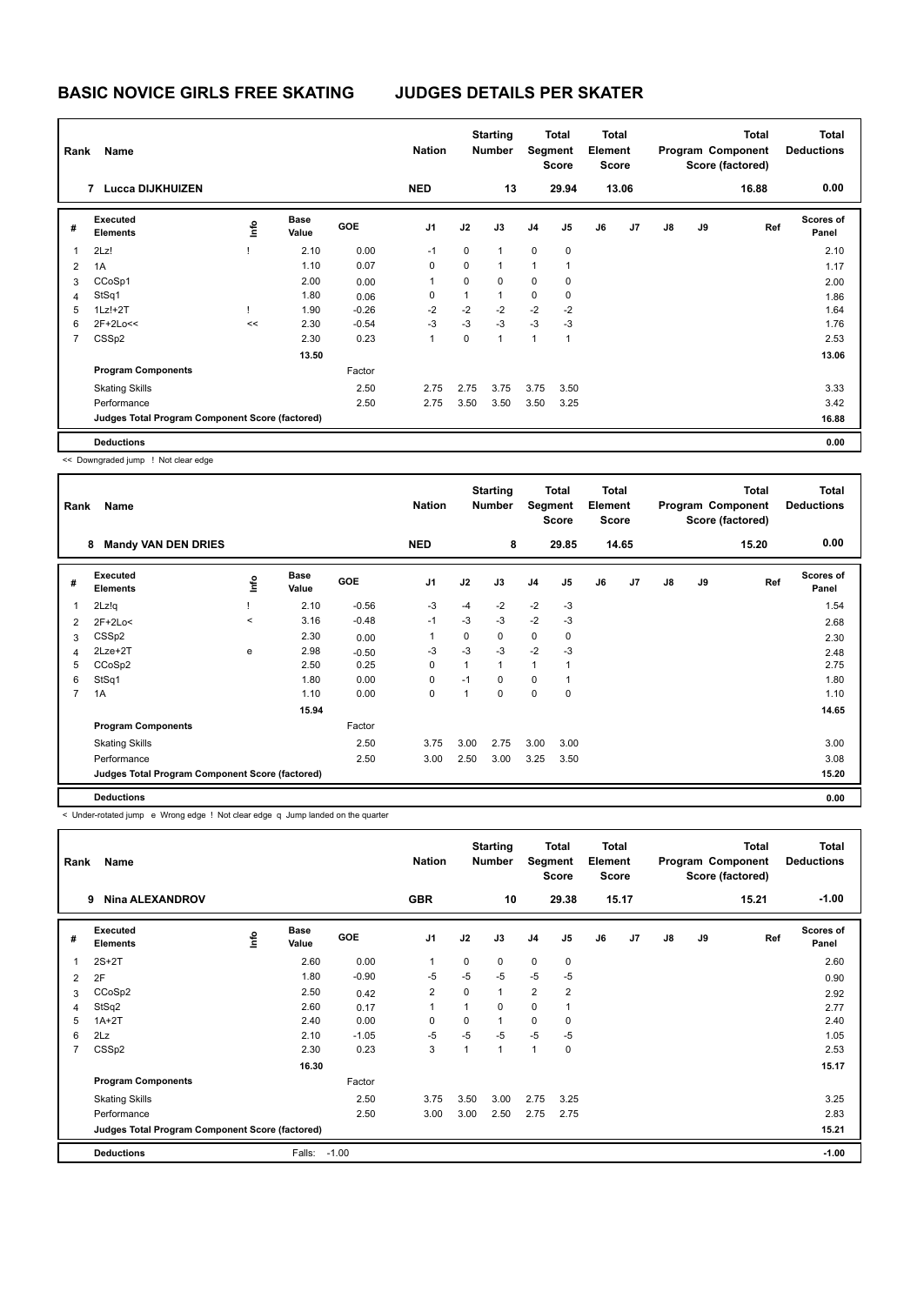| Rank           | Name                                            |         |                      |         | <b>Nation</b>  |      | <b>Starting</b><br><b>Number</b> |                | Total<br>Segment<br><b>Score</b> | <b>Total</b><br>Element<br><b>Score</b> |       |    |    | <b>Total</b><br>Program Component<br>Score (factored) | <b>Total</b><br><b>Deductions</b> |
|----------------|-------------------------------------------------|---------|----------------------|---------|----------------|------|----------------------------------|----------------|----------------------------------|-----------------------------------------|-------|----|----|-------------------------------------------------------|-----------------------------------|
|                | <b>Lucia VAN STENIS</b><br>10                   |         |                      |         | <b>NED</b>     |      | 12                               |                | 29.04                            |                                         | 13.91 |    |    | 15.63                                                 | $-0.50$                           |
| #              | Executed<br><b>Elements</b>                     | ١m      | <b>Base</b><br>Value | GOE     | J <sub>1</sub> | J2   | J3                               | J <sub>4</sub> | J5                               | J6                                      | J7    | J8 | J9 | Ref                                                   | Scores of<br>Panel                |
| $\overline{1}$ | 2Lz                                             |         | 2.10                 | 0.00    | 0              | 0    | $\mathbf 0$                      | $\mathbf 0$    | 0                                |                                         |       |    |    |                                                       | 2.10                              |
| $\overline{2}$ | $2F<+2Lo<$                                      | $\prec$ | 2.80                 | $-0.58$ | $-4$           | $-4$ | $-4$                             | -3             | $-4$                             |                                         |       |    |    |                                                       | 2.22                              |
| 3              | CSS <sub>p2</sub>                               |         | 2.30                 | 0.23    | 1              | 1    | $\mathbf{1}$                     | $\overline{2}$ | $\overline{1}$                   |                                         |       |    |    |                                                       | 2.53                              |
| 4              | 2Lz                                             |         | 2.10                 | $-1.05$ | $-5$           | $-5$ | $-5$                             | $-5$           | $-5$                             |                                         |       |    |    |                                                       | 1.05                              |
| 5              | StSq2                                           |         | 2.60                 | 0.09    | 1              | 0    | $\mathbf 0$                      | $\mathbf 0$    | 1                                |                                         |       |    |    |                                                       | 2.69                              |
| 6              | $1A+2T2$                                        | $\,<\,$ | 2.14                 | $-0.22$ | $-3$           | $-2$ | $-2$                             | $-2$           | $-2$                             |                                         |       |    |    |                                                       | 1.92                              |
| $\overline{7}$ | CCoSp1V                                         |         | 1.50                 | $-0.10$ | $-1$           | 0    | $-1$                             | $-1$           | 0                                |                                         |       |    |    |                                                       | 1.40                              |
|                |                                                 |         | 15.54                |         |                |      |                                  |                |                                  |                                         |       |    |    |                                                       | 13.91                             |
|                | <b>Program Components</b>                       |         |                      | Factor  |                |      |                                  |                |                                  |                                         |       |    |    |                                                       |                                   |
|                | <b>Skating Skills</b>                           |         |                      | 2.50    | 4.00           | 3.25 | 3.00                             | 3.00           | 3.50                             |                                         |       |    |    |                                                       | 3.25                              |
|                | Performance                                     |         |                      | 2.50    | 3.75           | 2.75 | 2.75                             | 3.00           | 3.25                             |                                         |       |    |    |                                                       | 3.00                              |
|                | Judges Total Program Component Score (factored) |         |                      |         |                |      |                                  |                |                                  |                                         |       |    |    |                                                       | 15.63                             |
|                | <b>Deductions</b>                               |         | Falls:               | $-0.50$ |                |      |                                  |                |                                  |                                         |       |    |    |                                                       | $-0.50$                           |

< Under-rotated jump

| Rank           | Name                                            |         |                      |            | <b>Nation</b>  |      | <b>Starting</b><br><b>Number</b> |                | Total<br>Segment<br><b>Score</b> | <b>Total</b><br>Element<br><b>Score</b> |       |               |    | <b>Total</b><br>Program Component<br>Score (factored) | <b>Total</b><br><b>Deductions</b> |
|----------------|-------------------------------------------------|---------|----------------------|------------|----------------|------|----------------------------------|----------------|----------------------------------|-----------------------------------------|-------|---------------|----|-------------------------------------------------------|-----------------------------------|
|                | <b>Floor VAN DER PAS</b><br>11                  |         |                      |            | <b>NED</b>     |      | 7                                |                | 26.82                            |                                         | 12.42 |               |    | 15.40                                                 | $-1.00$                           |
| #              | Executed<br><b>Elements</b>                     | ١nf٥    | <b>Base</b><br>Value | <b>GOE</b> | J <sub>1</sub> | J2   | J3                               | J <sub>4</sub> | J <sub>5</sub>                   | J6                                      | J7    | $\mathsf{J}8$ | J9 | Ref                                                   | <b>Scores of</b><br>Panel         |
|                | 2A<<                                            | <<      | 1.10                 | $-0.48$    | $-5$           | -4   | -4                               | $-4$           | $-5$                             |                                         |       |               |    |                                                       | 0.62                              |
| 2              | $2Lz+2T<$                                       | $\prec$ | 3.14                 | $-0.56$    | $-3$           | $-3$ | $-2$                             | $-2$           | $-3$                             |                                         |       |               |    |                                                       | 2.58                              |
| 3              | CSS <sub>p2</sub>                               |         | 2.30                 | 0.38       | $\overline{2}$ | 1    | 1                                | $\overline{2}$ | $\overline{2}$                   |                                         |       |               |    |                                                       | 2.68                              |
| 4              | 2Lz                                             |         | 2.10                 | $-1.05$    | $-4$           | $-5$ | $-5$                             | $-5$           | $-5$                             |                                         |       |               |    |                                                       | 1.05                              |
| 5              | StSq1                                           |         | 1.80                 | 0.12       | 0              | 0    | $\overline{2}$                   | $\mathbf{1}$   | 1                                |                                         |       |               |    |                                                       | 1.92                              |
| 6              | 2F                                              |         | 1.80                 | $-0.90$    | $-5$           | $-5$ | $-5$                             | $-5$           | $-5$                             |                                         |       |               |    |                                                       | 0.90                              |
| $\overline{7}$ | CCoSp2                                          |         | 2.50                 | 0.17       | $-1$           | 1    | $\overline{1}$                   | 0              | $\mathbf{1}$                     |                                         |       |               |    |                                                       | 2.67                              |
|                |                                                 |         | 14.74                |            |                |      |                                  |                |                                  |                                         |       |               |    |                                                       | 12.42                             |
|                | <b>Program Components</b>                       |         |                      | Factor     |                |      |                                  |                |                                  |                                         |       |               |    |                                                       |                                   |
|                | <b>Skating Skills</b>                           |         |                      | 2.50       | 2.75           | 2.75 | 3.25                             | 3.25           | 3.25                             |                                         |       |               |    |                                                       | 3.08                              |
|                | Performance                                     |         |                      | 2.50       | 2.75           | 2.50 | 3.25                             | 3.25           | 3.50                             |                                         |       |               |    |                                                       | 3.08                              |
|                | Judges Total Program Component Score (factored) |         |                      |            |                |      |                                  |                |                                  |                                         |       |               |    |                                                       | 15.40                             |
|                | <b>Deductions</b>                               |         | Falls:               | $-1.00$    |                |      |                                  |                |                                  |                                         |       |               |    |                                                       | $-1.00$                           |

< Under-rotated jump << Downgraded jump

| Rank | Name                                            |      |                      |            | <b>Nation</b>  |              | <b>Starting</b><br><b>Number</b> |                | Total<br>Segment<br><b>Score</b> | <b>Total</b><br>Element<br><b>Score</b> |       |               |    | <b>Total</b><br>Program Component<br>Score (factored) | <b>Total</b><br><b>Deductions</b> |
|------|-------------------------------------------------|------|----------------------|------------|----------------|--------------|----------------------------------|----------------|----------------------------------|-----------------------------------------|-------|---------------|----|-------------------------------------------------------|-----------------------------------|
|      | <b>Caroline TOFT</b><br>12                      |      |                      |            | <b>LUX</b>     |              | 15                               |                | 26.01                            |                                         | 11.43 |               |    | 14.58                                                 | 0.00                              |
| #    | Executed<br><b>Elements</b>                     | ١nf٥ | <b>Base</b><br>Value | <b>GOE</b> | J <sub>1</sub> | J2           | J3                               | J <sub>4</sub> | J5                               | J6                                      | J7    | $\mathsf{J}8$ | J9 | Ref                                                   | Scores of<br>Panel                |
| 1    | $1A+2T$                                         |      | 2.40                 | 0.04       | 0              | 0            | $\mathbf{1}$                     | $\mathbf{1}$   | 0                                |                                         |       |               |    |                                                       | 2.44                              |
| 2    | SSp1                                            |      | 1.30                 | $-0.26$    | $-3$           | $-1$         | $-1$                             | $-2$           | $-3$                             |                                         |       |               |    |                                                       | 1.04                              |
| 3    | 2S+2Lo<<                                        | <<   | 1.80                 | $-0.52$    | $-4$           | $-3$         | -4                               | $-4$           | $-4$                             |                                         |       |               |    |                                                       | 1.28                              |
| 4    | 2T                                              |      | 1.30                 | 0.00       | 0              | $-1$         | $\mathbf 0$                      | $\mathbf 0$    | 0                                |                                         |       |               |    |                                                       | 1.30                              |
| 5    | StSq1                                           |      | 1.80                 | $-0.18$    | $-3$           | $-1$         | $-1$                             | $-1$           | $-1$                             |                                         |       |               |    |                                                       | 1.62                              |
| 6    | 1A                                              |      | 1.10                 | 0.07       | $\Omega$       | $\mathbf{1}$ | $\overline{1}$                   | 0              | 1                                |                                         |       |               |    |                                                       | 1.17                              |
| 7    | CCoSp2                                          |      | 2.50                 | 0.08       | $\mathbf{1}$   | 0            |                                  | $\mathbf 0$    | $\mathbf 0$                      |                                         |       |               |    |                                                       | 2.58                              |
|      |                                                 |      | 12.20                |            |                |              |                                  |                |                                  |                                         |       |               |    |                                                       | 11.43                             |
|      | <b>Program Components</b>                       |      |                      | Factor     |                |              |                                  |                |                                  |                                         |       |               |    |                                                       |                                   |
|      | <b>Skating Skills</b>                           |      |                      | 2.50       | 2.00           | 2.75         | 2.75                             | 2.75           | 3.00                             |                                         |       |               |    |                                                       | 2.75                              |
|      | Performance                                     |      |                      | 2.50       | 2.50           | 3.00         | 3.25                             | 3.00           | 3.25                             |                                         |       |               |    |                                                       | 3.08                              |
|      | Judges Total Program Component Score (factored) |      |                      |            |                |              |                                  |                |                                  |                                         |       |               |    |                                                       | 14.58                             |
|      | <b>Deductions</b>                               |      |                      |            |                |              |                                  |                |                                  |                                         |       |               |    |                                                       | 0.00                              |

<< Downgraded jump